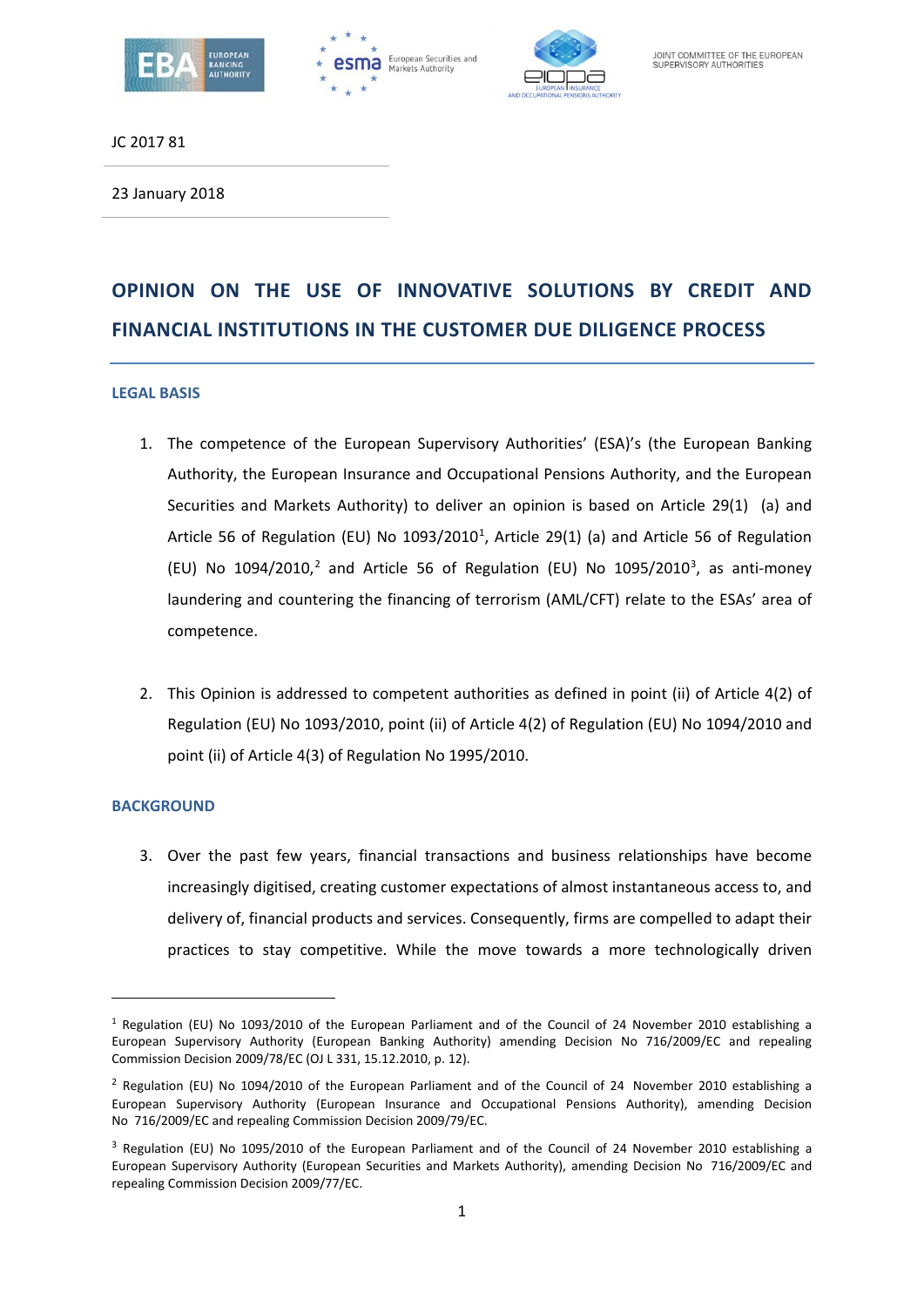





financial services market presents many benefits, which include reduced costs, improved customer experience, increased speed of transactions, reduced account opening times and continuous access to services online, firms have to be mindful of the impact these changes might have on their money laundering and terrorist financing (ML/TF) risk exposure.

- 4. Innovation is not confined to new financial products and services. It also includes the development of new solutions to address specific compliance challenges, such as customer due diligence (CDD), which is central to the AML/CFT regime. Meeting CDD obligations can be challenging for firms, as this process is often associated with significant costs and customer inconvenience.
- 5. Additional challenges arise from the fact that in an increasingly digitised environment, where most services are accessible online, firms may have to move away from traditional face-to-face interactions to non-face-to-face online channels.
- 6. CDD therefore offers considerable scope for financial innovation that can improve the effectiveness and efficiency of AML/ CFT controls. Nevertheless, there is a risk that innovation in this field, if ill understood or badly applied, may weaken firms' ML/TF safeguards and subsequently, undermine the integrity of the markets in which they operate.
- 7. As European standard-setters responsible for fostering the consistent application of AML/CFT standards across the European Union the ESAs aim to promote the development of a common approach across Member States to the use of innovative solutions by firms in their CDD processes. The ESAs believe that a common approach will prevent regulatory arbitrage, create a level playing field and strengthen Europe's AML/CFT defences, while at the same time fostering the use of those innovations to make AML/CFT systems and controls more effective and efficient.

To this end, this Opinion:

- highlights the factors that the ESAs believe competent authorities should consider when:
	- assessing the adequacy of firms' CDD measures where innovative solutions are used and the application of such measures by firms; and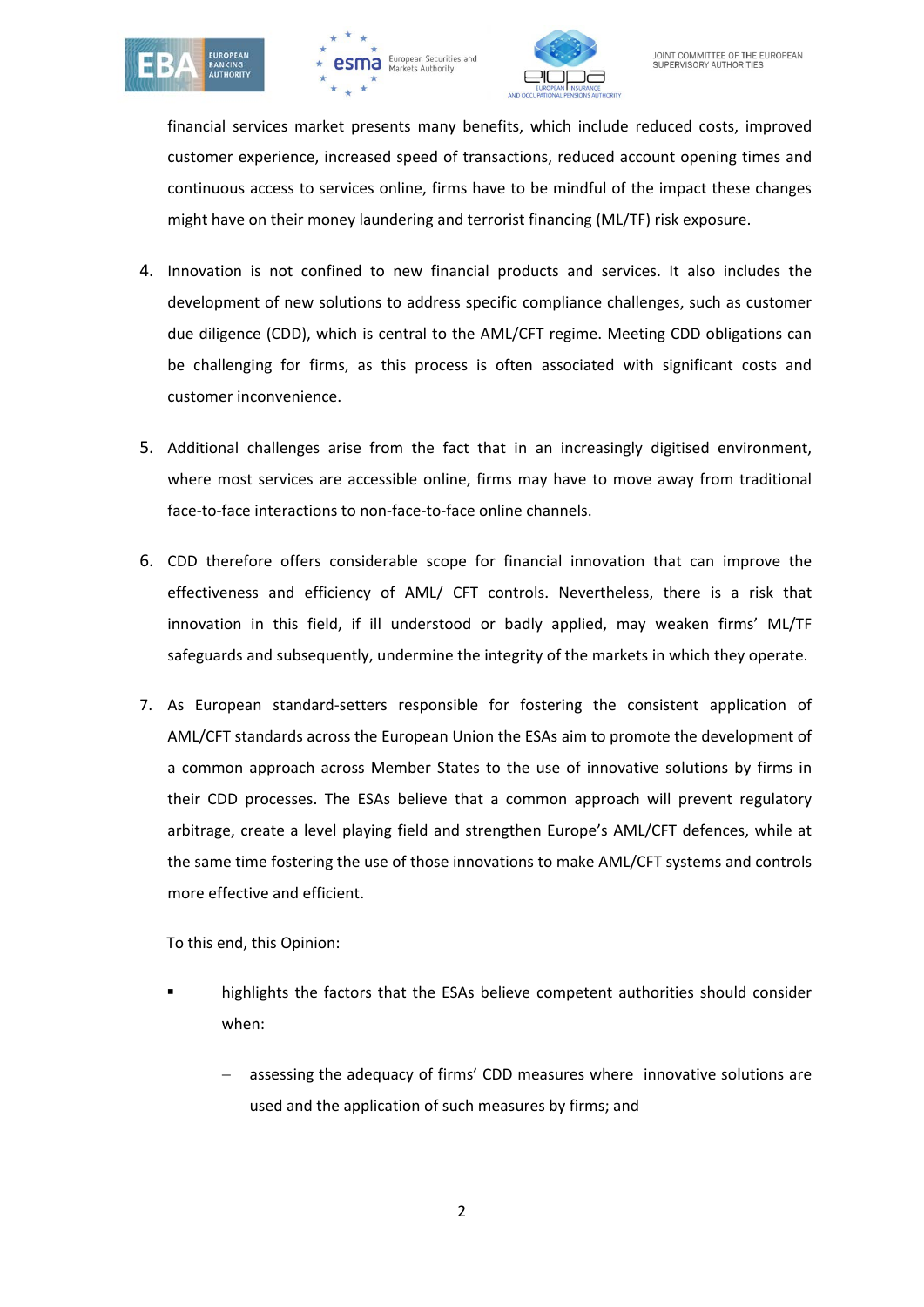





- assessing controls in place at firms that enable them to mitigate any risks associated with innovative solutions;
- aims to develop common regulatory understanding of the appropriate use of innovative solutions.

#### **DEFINITIONS**

8. For the purpose of this Opinion, the definitions contained in Directive (EU) 2015/849 and the following definitions shall apply:

'Firms' means credit institutions and financial institutions as defined in Article 3 (1) and (2) of Directive (EU) 2015/849.

'Competent authorities' means the authorities competent for ensuring firms' compliance with the requirements of Directive (EU) 2015/8[4](#page-2-0)9 as incorporated into national legislation<sup>4</sup>.

'Customer' means any person who enters into a business relationship or carries out an occasional transaction with firms.

#### **LEGAL FRAMEWORK**

- 9. The EU's AML/CFT framework is set out in Directive (EU) 201[5](#page-2-1)/849,<sup>5</sup> which came into force on 2[6](#page-2-2) June 2015, and Regulation (EU) 2015/847 $<sup>6</sup>$ . Directive (EU) 2015/849 provides that</sup> firms are required to assess ML/TF risks, and to put in place effective AML/CFT policies and procedures to mitigate these risks. The Directive requires that these policies and procedures include CDD measures, which consist of a duty to:
	- identify the customer (and, where applicable, the beneficial owner and beneficiary) and verify the customer's (and beneficial owner's and beneficiary's) identity on the

<span id="page-2-0"></span><sup>4</sup> Article 4(2)(ii), Regulation (EU) No 1093/2010, Article 4(2)(ii), Regulation (EU) No 1094/2010, Article 4(3)(ii), Regulation (EU) No 1093/2010.

<span id="page-2-1"></span><sup>5</sup> Directive (EU) 2015/849 of the European Parliament and of the Council of 20 May 2015 on the prevention of the use of the financial system for the purposes of money laundering or terrorist financing, amending Regulation (EU) No 648/2012 of the European Parliament and of the Council, and repealing Directive 2005/60/EC of the European Parliament and of the Council and Commission Directive 2006/70/EC.

<span id="page-2-2"></span><sup>6</sup> Regulation (EU) 2015/847 of the European Parliament and of the Council of 20 May 2015 on information accompanying transfers of funds and repealing Regulation (EC) No 1781/2006.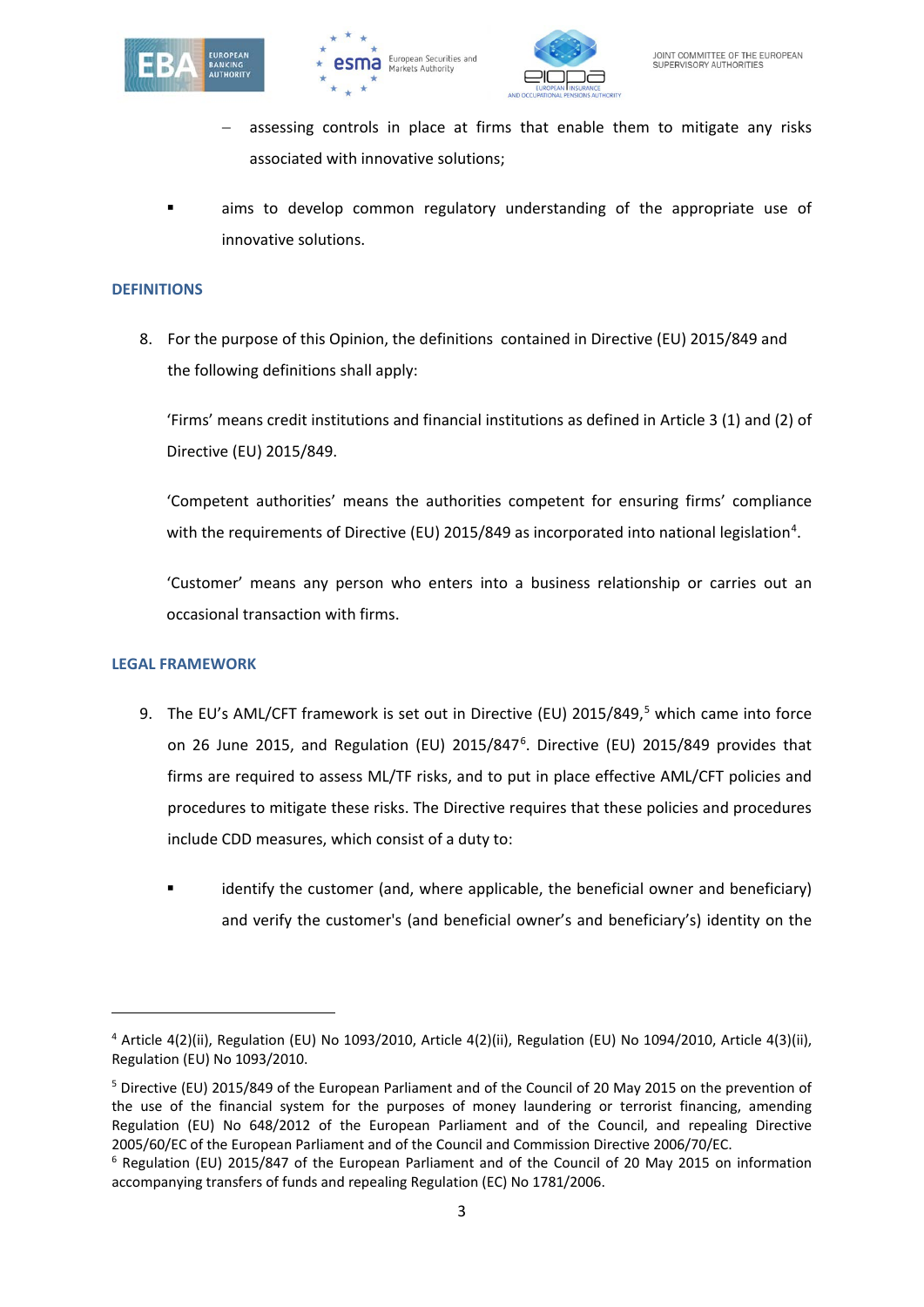





basis of documents, data or information obtained from 'reliable and independent sources';

- assess and, as appropriate, obtain information on the purpose and intended nature of the business relationship; and
- **Example 2** carry out on-going monitoring of business relationships and transactions.<sup>[7](#page-3-0)</sup>

Similarly, Regulation (EU) 2015/847 requires that the accuracy of certain information accompanying fund transfers is verified on the basis of data, documentation or information from reliable and independent sources.

- 10. EU law<sup>[8](#page-3-1)</sup> does not specify what 'reliable and independent sources' are. This means that, to the extent permitted by national legislation, firms have some flexibility regarding the sources of information they use to meet their CDD obligations. For example, while official documents such as passports (for natural persons) or certificates of incorporation (for legal persons) are largely relied upon by firms to verify their customers' identity, EU law does not prevent the verification of the customer's identity on the basis of alternative reliable and independent documents, data and information, as long as firms can demonstrate to their competent authority that the use of particular sources is commensurate with the ML/TF risks presented by the underlying business relationship.
- 11. Furthermore, EU law no longer designates situations where a customer is not physically present for identification purposes as high risk in all cases. Instead, Annex III to Directive (EU) 2015/849 lists non-face-to-face business relationships or transactions 'without certain safeguards' as 'potentially higher risk' in recognition of approaches to non-face-to-face verification of identity becoming more reliable.
- 12. However, since Directive (EU) 2015/849 lays down only minimum CDD requirements that firms must comply with, Member States have some flexibility in imposing more stringent standards through their national legislation where this is necessary in the light of the ML/TF risk.

<span id="page-3-0"></span><sup>7</sup> Article 13, Directive (EU) 2015/849.

<span id="page-3-1"></span><sup>8</sup> Directive (EU) 2015/849 and Regulation (EU) 2015/847.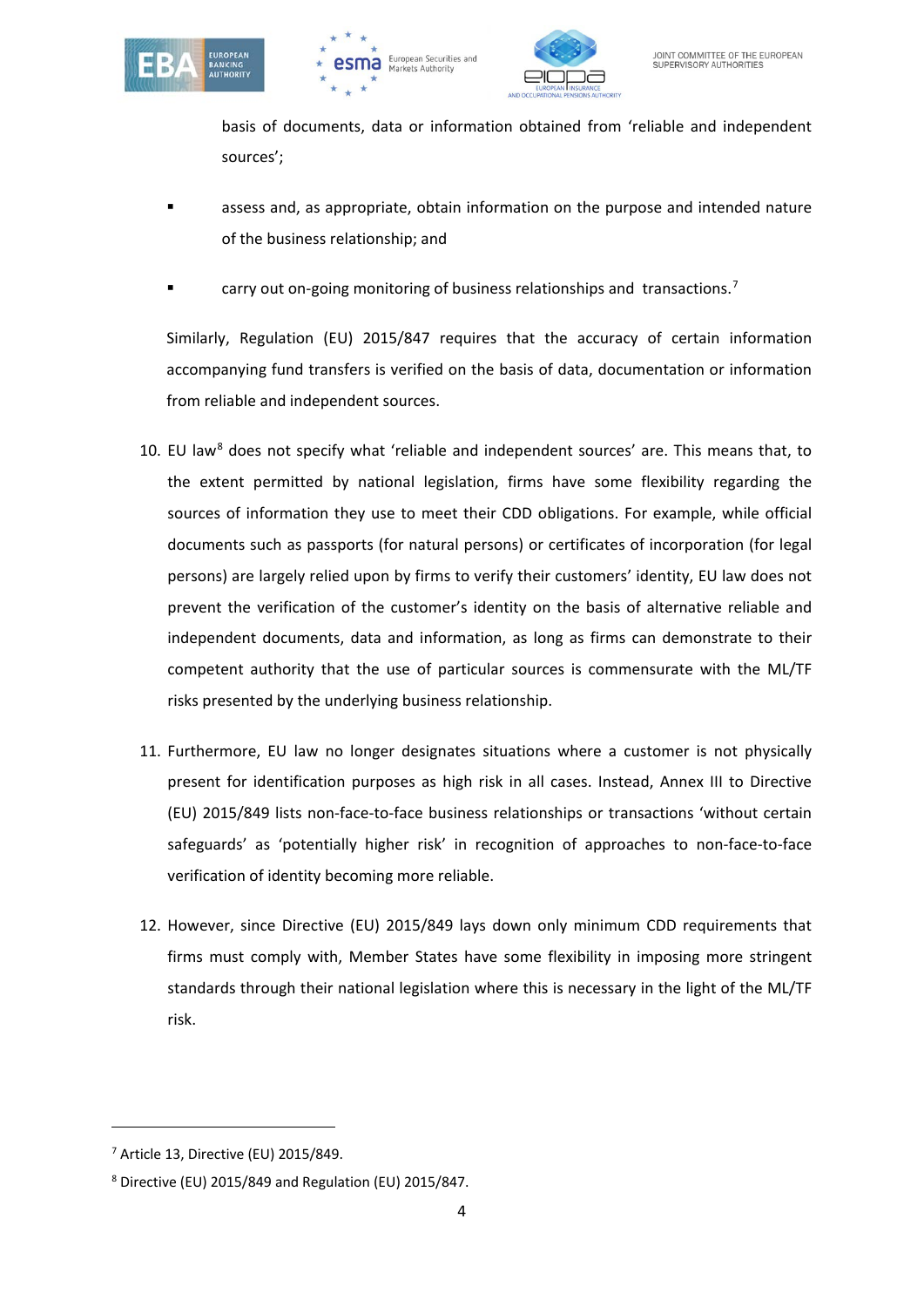





#### **TYPES OF INNOVATIVE SOLUTIONS CURRENTLY USED IN THE CDD PROCESS**

- 13. When considering the use of innovative solutions in their customer identification and verification processes, firms are generally driven by the demand for improved customer experience and cost savings. Therefore, many of the innovative solutions currently used by firms contain features that address these demands and can be broadly grouped into two categories:
	- Firstly, there are innovative solutions that often involve non-face-to-face verification of customers' identity on the basis of traditional identity documents (e.g. a passport, a driving licence or a national identity card) through various portable devices such as smartphones; and
	- Secondly, there are innovative solutions that enable the verification of customers' identity through other means, e.g. central identity documentation repositories (often referred to as 'KYC utilities'). These repositories are generally set up as a joint venture or a co-operative between a number of firms, or as an outsourcing arrangement between a number of firms and an external provider, which may or may not be an obliged entity under Directive (EU) 2015/849. These repositories aim to streamline the collection and exchange of CDD data and documentation between participating firms and their customers, thereby avoiding the same information being requested repeatedly from the same customer.
- 14. Where innovative solutions are designed to monitor business relationships and transactions, they often replace or supplement traditional transaction monitoring (which is based on preset rules, thresholds and patterns and can, at times, generate large numbers of possible hits) with a more tailored approach based on artificial intelligence, which often involves algorithms that process large volumes of information from multiple sources and in different languages. These solutions are continually learning from past cases and leveraging this learning to automatically investigate similar cases in future. If implemented properly, these innovations can potentially allow firms to:
	- assess risks associated with a business relationship instantly by reviewing large volumes of data and information from various internal sources (e.g. a customer's static data, account information, transaction history, engagement history) and external sources (e.g. politically exposed person (PEP) registers, company and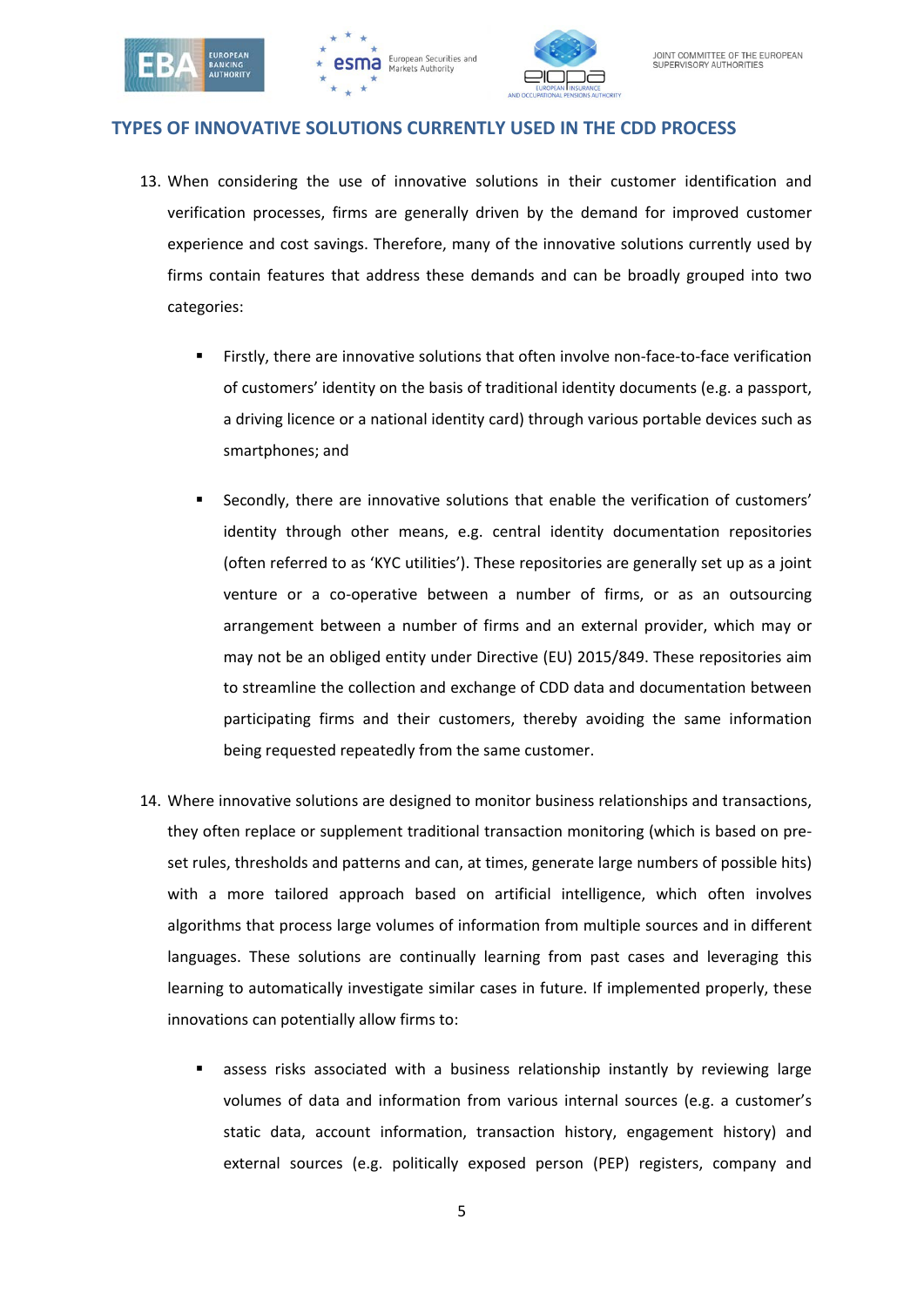





beneficial ownership registers, online news and publications), including sources in different languages, and by augmenting that data with IP locations and device information;

- complement existing monitoring processes by making them more automated and thus allowing firms' staff to focus on the actual analysis of information;
- streamline their decision-making practices by receiving instant trigger alerts of possible suspicious transactions or changes in customers' risk status (e.g. a new PEP position or corruption allegations); and/or
- minimise false alerts.

## **FACTORS TO BE CONSIDERED**

- 15. In the ESAs' view, competent authorities should consider a number of factors when assessing the extent to which the use or intended use of innovative CDD solutions is adequate in the light of the ML/TF risk associated with individual business relationships and firms' business-wide risk profiles. These factors are technology-neutral and apply in addition to the customer, product, services, transaction, delivery channel and geographical risk factors<sup>[9](#page-5-0)</sup> firms should consider when assessing the risks associated with their business relationships, in line with Article 8 of Directive (EU) 2015/849 and Risk Factors Guidelines<sup>[10](#page-5-1)</sup>. In particular, competent authorities should consider:
	- oversight and control mechanisms;
	- the quality and adequacy of CDD measures;
	- the reliability of CDD measures;
	- delivery channel risks; and
	- geographical risks.

 $\overline{\phantom{a}}$ 

<span id="page-5-0"></span><sup>9</sup> Annex III, Directive (EU) 2015/ 849 and the ESAs' Joint Guidelines under Articles 17 and 18(4) of Directive (EU) 2015/849.

<span id="page-5-1"></span><sup>&</sup>lt;sup>10</sup> Joint Guidelines under Articles 17 and 18(4) of Directive (EU) 2015/849 on simplified and enhanced customer due diligence and the factors credit and firms should consider when assessing the money laundering and terrorist financing risk associated with individual business relationship and occasional transactions.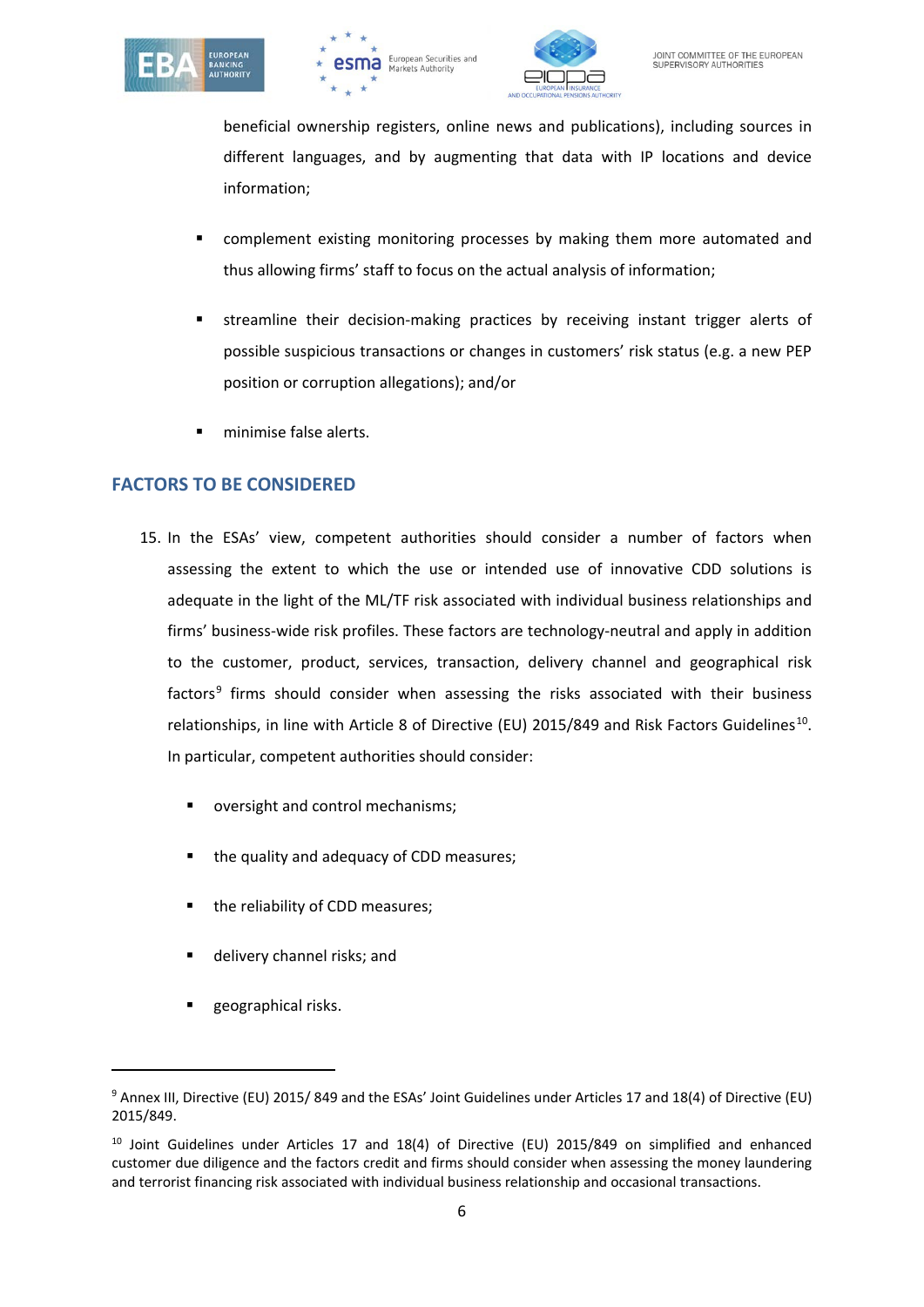





- 16. In addition to the above factors, when firms make use of or intend to make use of innovative solutions for CDD purposes, competent authorities should take into account the potential impact that this may have on firms' overall risk profiles. To adequately oversee and gain reasonable assurances that the innovative CDD solution is and will be operating appropriately and to prepare for situations should the solution breaks down or fails, firms should have a full and thorough understanding of its features. To ensure this, competent authorities should consider in particular whether or not the firm has sufficient in-house expertise, in addition to any external expert advice, to guarantee the implementation and use of the innovative solution as well as to ensure the continuation of services should the innovative solution suffer irreparable system failure or the termination of a business relationship between the firm and an external provider of the solution (where it is not developed in-house). This includes the assessment of:
	- whether or not firms have appropriate technical skills to oversee the development and proper implementation of innovative solutions, particularly where these solution are developed or used by a third party (where reliance is placed on such third party in line with Article 25 of Directive (EU) 2015/849) or an external provider;
	- whether or not the senior management and the compliance officer have appropriate understanding of the innovative solution; and
	- whether or not firms have proper contingency plans in place.

## OVERSIGHT AND CONTROLS MECHANISMS

- 17. There are various ways in which firms can utilise innovative CDD solutions as part of their CDD process and Directive (EU) 2015/849 does not prevent the use of such solutions where proper safeguards have been put in place to mitigate any ML/TF risks. Most commonly, these solutions are:
	- **developed in-house;**
	- provided by an external provider;
	- used by a third party where the firm places reliance on such third party in line with Article 25 of Directive (EU) 2015/849; or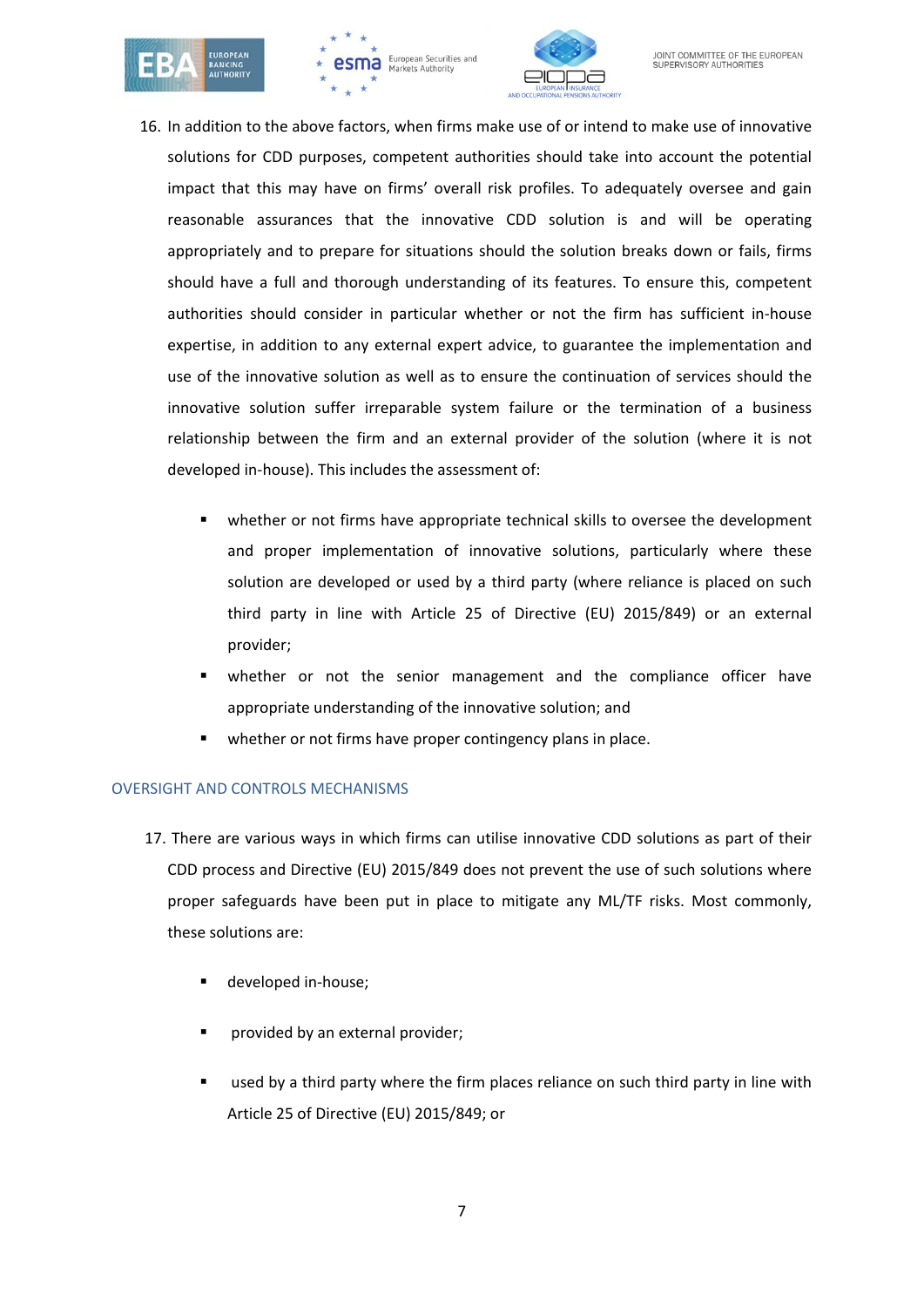





used by an external provider to which the firm has outsourced its CDD processes<sup>[11](#page-7-0)</sup>.

However, the options available to firms may be limited by national legislation in their Member State. Notwithstanding the means chosen to employ innovative CDD solutions, the responsibility for meeting the AML/ CFT obligations remains with the firms. The ESAs therefore believe that the competent authorities should consider, in addition to the firms' risk assessment<sup>12</sup>, at least the factors set out below when assessing the adequacy of firms' governance and controls frameworks in the context of their decision to use the innovative CDD solutions for AML/ CFT compliance purposes:

- a. Does the innovative solution's design and service offering includes appropriate risk management systems that are compatible with products and services offered by firms, especially when the solution is not developed in-house? Before introducing an innovative solution in their CDD process, the ESAs believe that firms should carry out a full assessment of the solution to ensure that it has undergone proper testing and to establish whether or not the solution allows the application of CDD measures in line with firms' AML/CFT policies and procedures and applicable AML/ CFT law. Where the assessment results are inconclusive, firms should maintain their traditional systems parallel to the innovative solution for as long as they have full confidence in the new solution. The assessment should be provided to the competent authorities on request. The ESAs consider it necessary for the compliance and/or risk officer to be involved in this assessment, especially in circumstances where firms are considering a number of external providers, and at all implementation stages thereafter.
- b. Do firms retain sufficient decision-making powers, specifically in respect of changes proposed to the innovative solution, the on-boarding process or the applicable CDD measures? The ESAs expect the competent authorities to ensure that firms have a written arrangement in place (where the innovative solution has not been developed in-house) detailing the roles and responsibilities of each party as well as providing guarantees that the firm should be informed of, and have decision-making powers over, any changes proposed to the innovative solution or the CDD measures and processes.

<span id="page-7-0"></span><sup>11</sup> Recital 36 and Article 29 of Directive (EU) 2015/849.

<span id="page-7-1"></span><sup>12</sup> Article 8 of Directive (EU) 2015/849.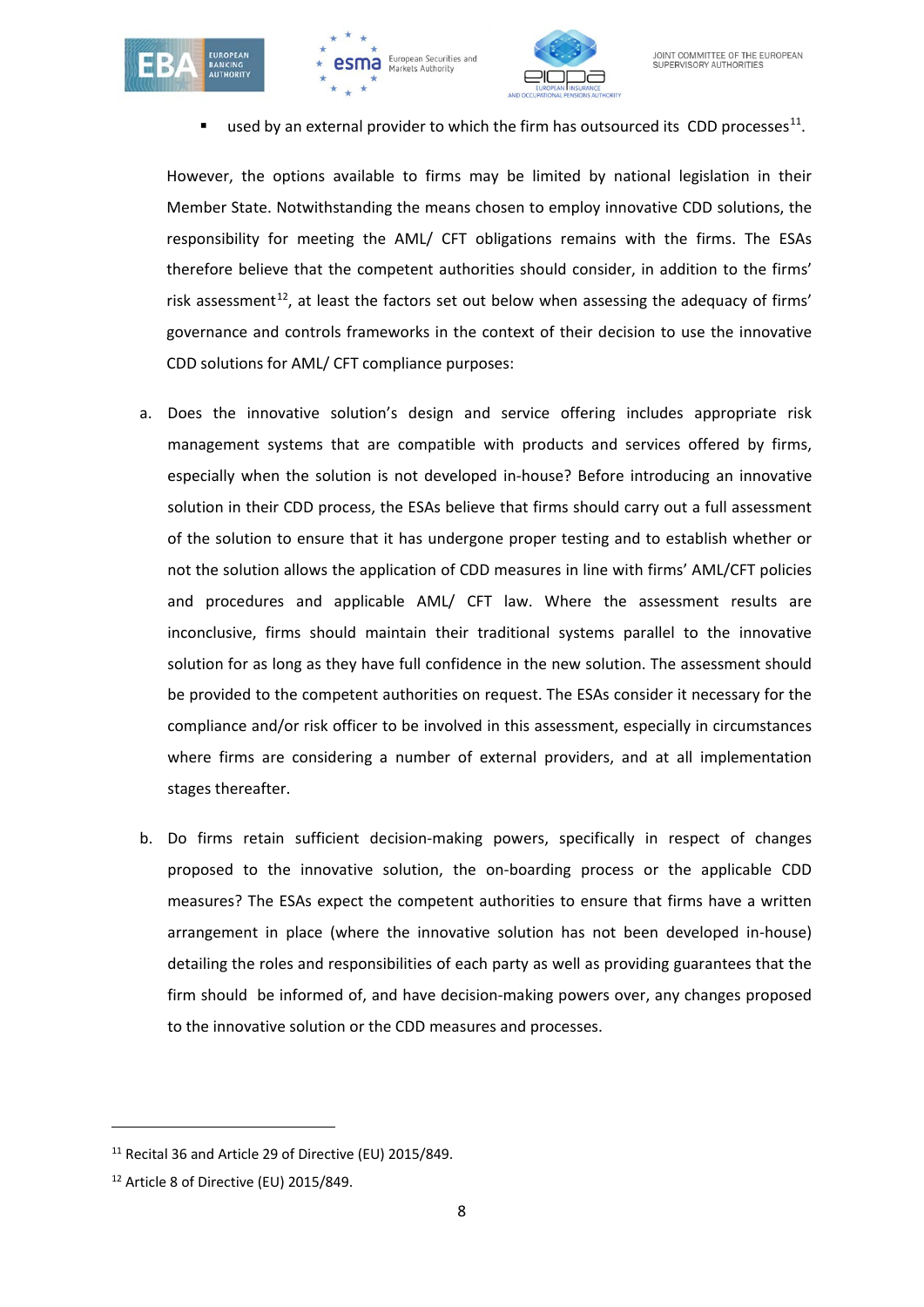





- c. Is a process in place that would ensure continuous monitoring of the innovative solution's effectiveness? The ESAs believe that firms should ensure that the innovative solution is regularly assessed and that any errors and weaknesses identified as a result of such assessment are corrected without delay. Where weaknesses related to the customer onboarding process have been identified, this should trigger:
	- a review of all affected business relationships, to assess whether sufficient CDD has been applied in line with firms' policies and procedures;
	- an assessment, after the weaknesses have been corrected and adequate CDD has been applied, of whether, based on the new information, any affected business relationships can be maintained or should be terminated, and/or the execution of transactions related to such business relationships should be stopped; and
	- an assessment of whether or not a Suspicious Transaction Report (STR) should be raised.
- d. Where firms have identified serious weaknesses in the innovative solution or systematic errors related to the use of the innovative solution, in addition to the above steps, the ESAs believe that they should also re-evaluate:
	- whether or not the level of reliability of the innovative CDD solution is justifiable against the level of ML/TF risks presented by their customers and business relationships;
	- the need for any improvements to the innovative CDD solution; and
	- the continuation of the use of the solution.
- e. Are controls in place to ensure that firms are meeting their data retention requirements, regardless of the type of innovative solution? The ESAs believe that competent authorities should ensure that firms keep all necessary records that enable them to determine the receipt date and applicable retention period for the documentation, information and data received as part of the CDD process through innovative solutions. The ESAs consider that this could be achieved by carrying out regular monitoring of data stored in-house or externally, and by testing the agreed retention periods. On request from the competent authorities, firms should be able to provide copies of records held without delay.
- f. Are controls in place to prevent any data security and privacy breaches? The ESAs consider that competent authorities should ensure that firms have effective controls in place to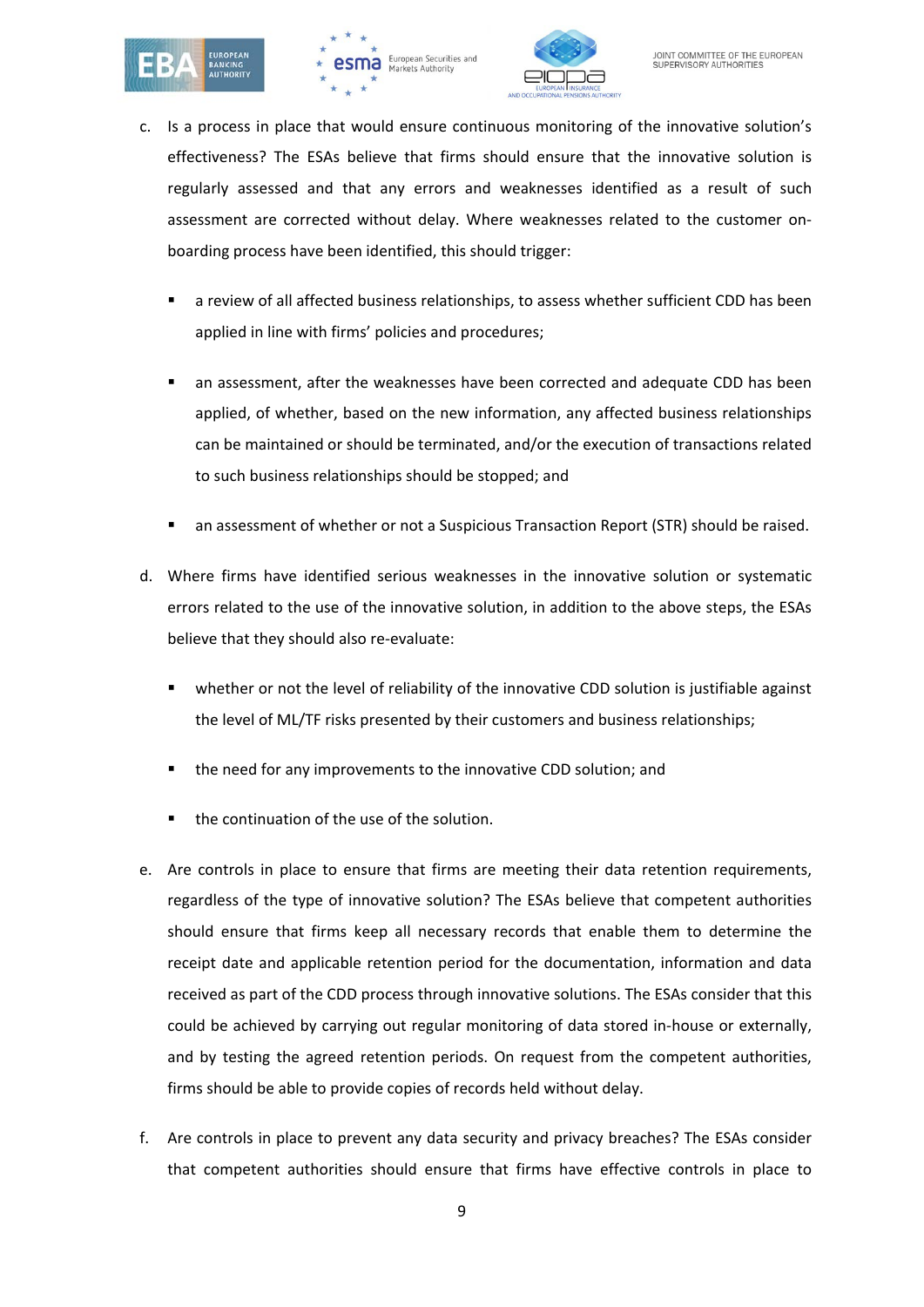





demonstrate that high standards of data and IT security are adhered to, including where data storage has been outsourced to a cloud service provider.

- g. Have sufficient safeguards been put in place by firms to ensure that the use of innovative solutions as part of their customer identification and verification processes does not lead to a breach of data protection legislation or other relevant legislation? In the ESAs' view, firms should confirm to their competent authorities that they have examined and addressed any possible data protection or other legal implications, and have put in place additional safeguards, if required, especially where CDD documentation is gathered in a central repository maintained by an external provider.
- h. Are sufficient controls in place to ensure that staff conducting the identity verification of customers through innovative solutions are not colluding with criminals? This is not a unique factor applicable only to innovative solutions. Nerveless, it is an important one and the ESAs believe that competent authorities should ensure that there are controls in place to reduce the risk of collusion through pre-employment screening, random allocation of customers or screening of employee communications.
- i. Are sufficient controls in place to ensure that staff using the innovative solutions are sufficiently trained? It is the ESA's expectation that competent authorities ensure that all relevant staff employed by firms, and also staff at the external provider, are provided with regular training which specifically focuses on the practical application of the innovative solution and its technical abilities as well as on the detection and escalation of potentially suspicious transactions arising from the use of the innovative solution. Such training should be provided in addition to ongoing general AML/ CFT training.
- j. Are there any compliance and operational risks that should be considered by firms before commencing the use of an innovative CDD solution? In addition to ML/TF risks assessed in line with Article 8 of Directive (EU) 2015/849, the ESAs consider that competent authorities should also ensure that firms have identified and assessed other risks associated with the innovative solution and also the external provider (where the solution is not developed inhouse). All such risks should be reflected in their business-wide risk assessment, and proper contingency plans should be put in place to ensure continuity of services. For example, where the innovative solution has been provided or developed by an external provider which is in its infancy, firms should assess risks arising from a possible failure of that provider due to bankruptcy or lack of funding, or irreparable system failure, or the likelihood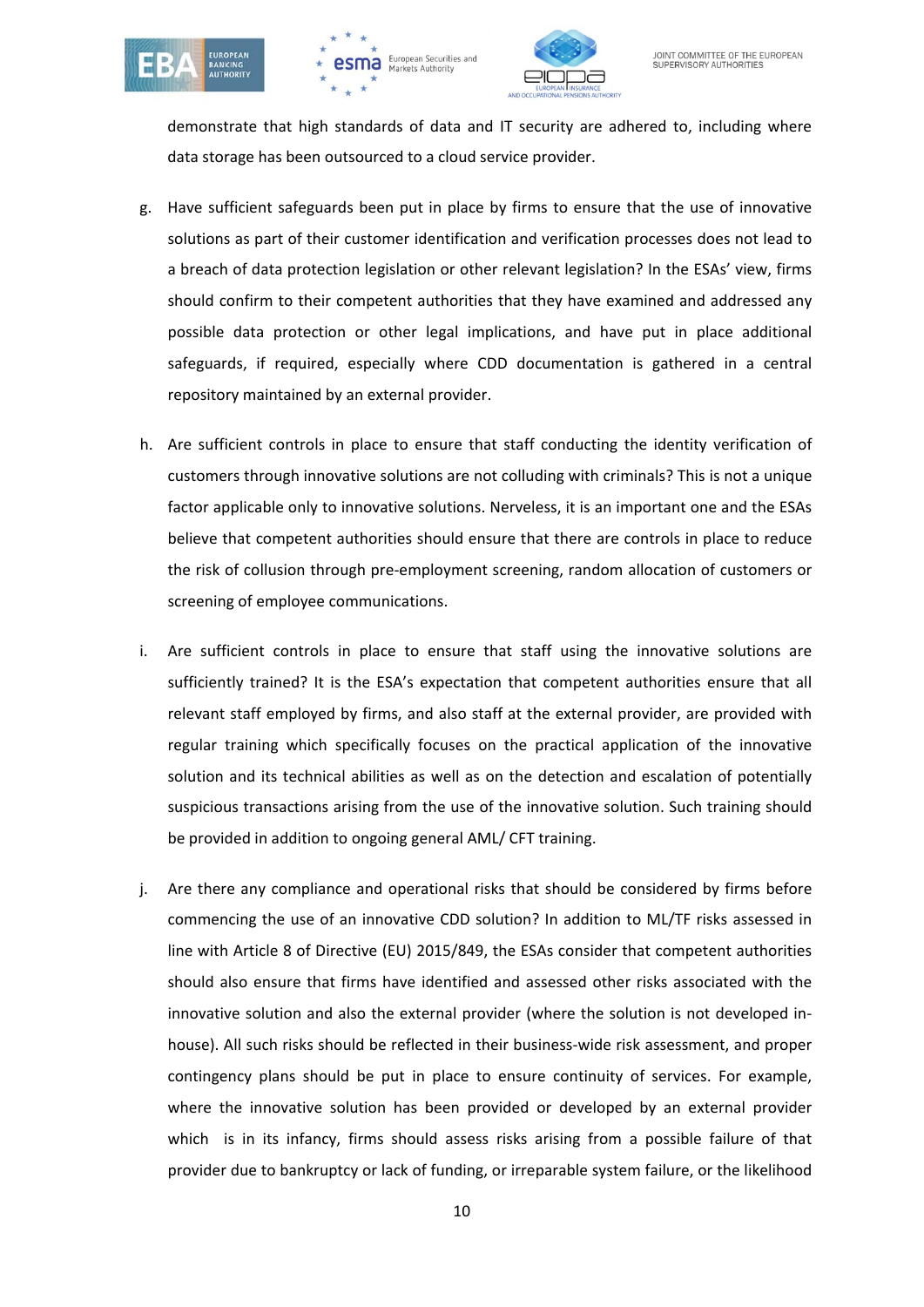





of the innovative solution becoming obsolete and the transferability of data in such a scenario.

k. Are there laws that do not permit information sharing between the external provider of the innovative solution and the firm, and/or between the external provider and the competent authority where these external providers are based in third countries? Firms are solely responsible for meeting their AML/CFT obligations regardless of the external provider's location. Therefore where firms are unable to meet their AML/CFT obligations because of legal obstacles in third countries where their external providers are located and where such obstacles cannot be overcome, firms should not engage with such external providers.

#### QUALITY AND ADEQUACY OF CDD MEASURES

- 18. Article 13(4) of Directive (EU) 2015/849 requires firms to demonstrate to their competent authority that the extent of CDD measures is commensurate with the ML/TF risks they have identified. This means that, based on their analysis of the innovative solution's characteristics and the assessment of ML/TF risks linked to their customers and business relationships, firms should be able to demonstrate to their competent authorities that the innovative solution is sufficiently reliable and commensurate with the level of ML/TF risks presented. Furthermore, the ESAs believe that competent authorities should also consider the following factors.
- a. Are sufficient controls in place to ensure that a business relationship with a customer commences only once all CDD measures commensurate with the ML/TF risk have been applied? The final decision regarding the commencement of a new business relationship, including the acceptance of a high-risk customer and the formal approval of a business relationship with a PEP, lies solely with firms, as they remain accountable for the adequate and proper application of CDD measures which, at times, may need to be supplement with additional measures. This is particularly relevant when the identification and verification of customers are carried out through innovative solutions by external providers or third parties.
- b. Are controls in place to ensure the quality of the CDD measures applied and also the quality of data and information used or collected when carrying out CDD through innovative solutions, including on-going and transaction monitoring? The ESAs believe that competent authorities should ensure that firms fully oversee their CDD process on an on-going basis, regardless of whether the CDD is carried out internally or externally by third parties or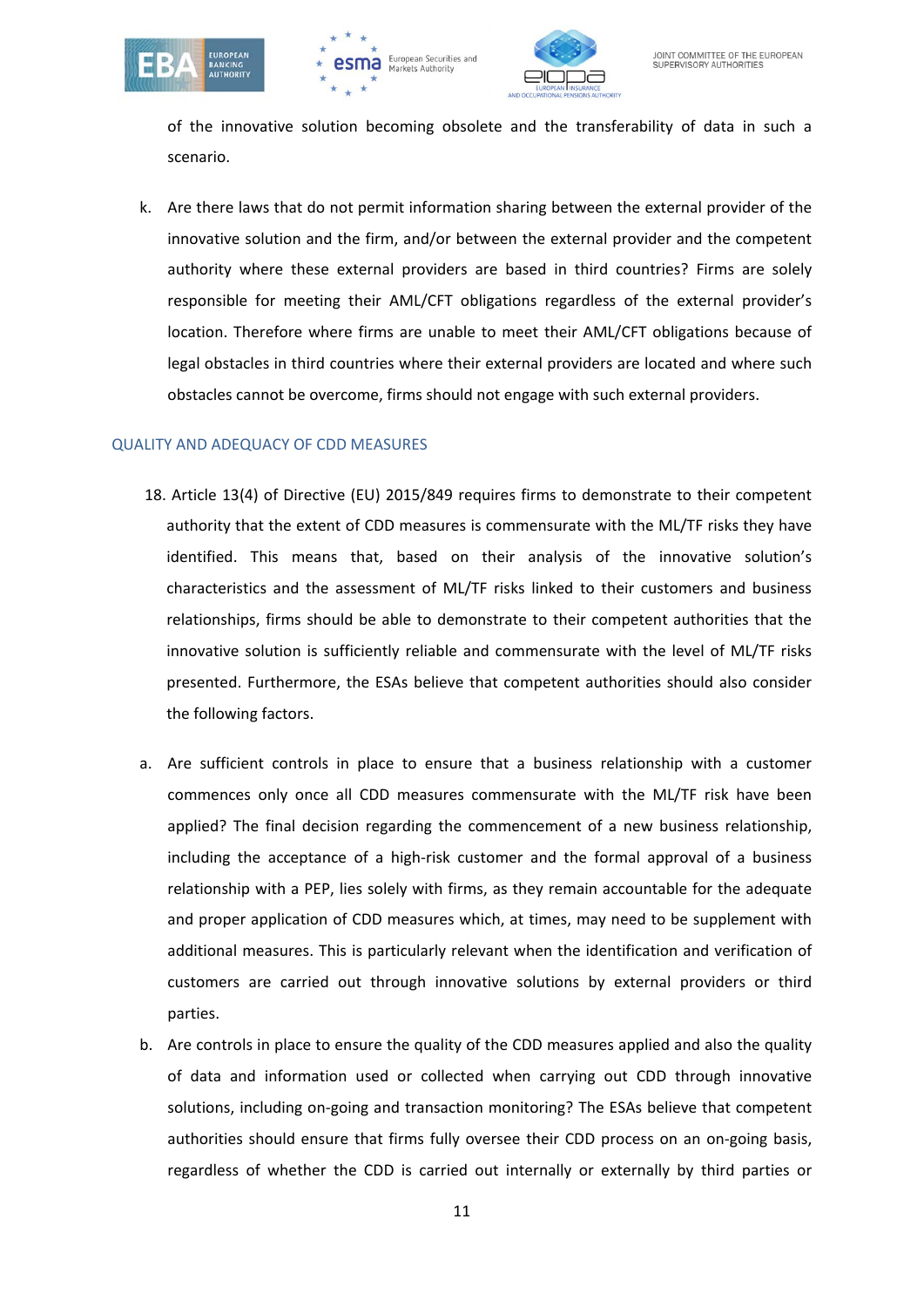





external providers. Such an oversight framework may include, among other things, regular assurance testing, ongoing compliance monitoring and reviews by the Internal Audit function. Competent authorities may also require that assessment of the innovative solution be included in the scope of the existing regular external audit review, or request that an ad hoc external audit review be carried out on the innovative solution to ensure its proper implementation. However, this should be commensurate with the nature, scale and complexity of firms' business and ML/TF risks associated with the sector. Where the innovative solution is not developed in-house or the CDD process is carried out by an external party, such reviews may be supported by on-site visits to ensure that the solution is functioning properly in practice. Where any issues are identified, appropriate reporting and governance should be in place to ensure its timely escalation, along with the suitability of the innovative CDD solution being subject to review and discussion on a regular basis.

- c. With regard to innovative solutions for ongoing monitoring purposes, are controls in place to ensure that innovative solutions are operating effectively and efficiently? The ESAs consider it pertinent for the competent authorities to ensure that firms have considered the following factors:
	- Can the innovative solution be integrated with firms' existing workflows and legacy systems? The ESAs believe that the innovative solution should be fully integrated with current and legacy systems used by firms and should have full access to all available information on their customers across multiple accounts (current and historical) and networks.
	- Are firms able to determine and assess what data and information sources are used in the on-going monitoring process? Where firms are relying on innovative solutions to perform ongoing monitoring of customer relationships, in the ESAs' view, they should be able to demonstrate to their competent authorities their understanding of data and information sources used in this process. For example, where information comes from government databases or registers, such information may be considered sufficiently reliable and form part of customers' ML/TF risk assessment, as well as be taken into account in other decisions relating to business relationships. In comparison, for example, information obtained from newspapers or blogs may be considered less reliable; however, it may serve as a trigger for further investigations and information gathering.
	- Is the innovative solution able to develop a sufficiently informed view of which transactions should be considered potentially suspicious or unusual? Generally, such views are developed on the basis of historical data and patterns, and particularly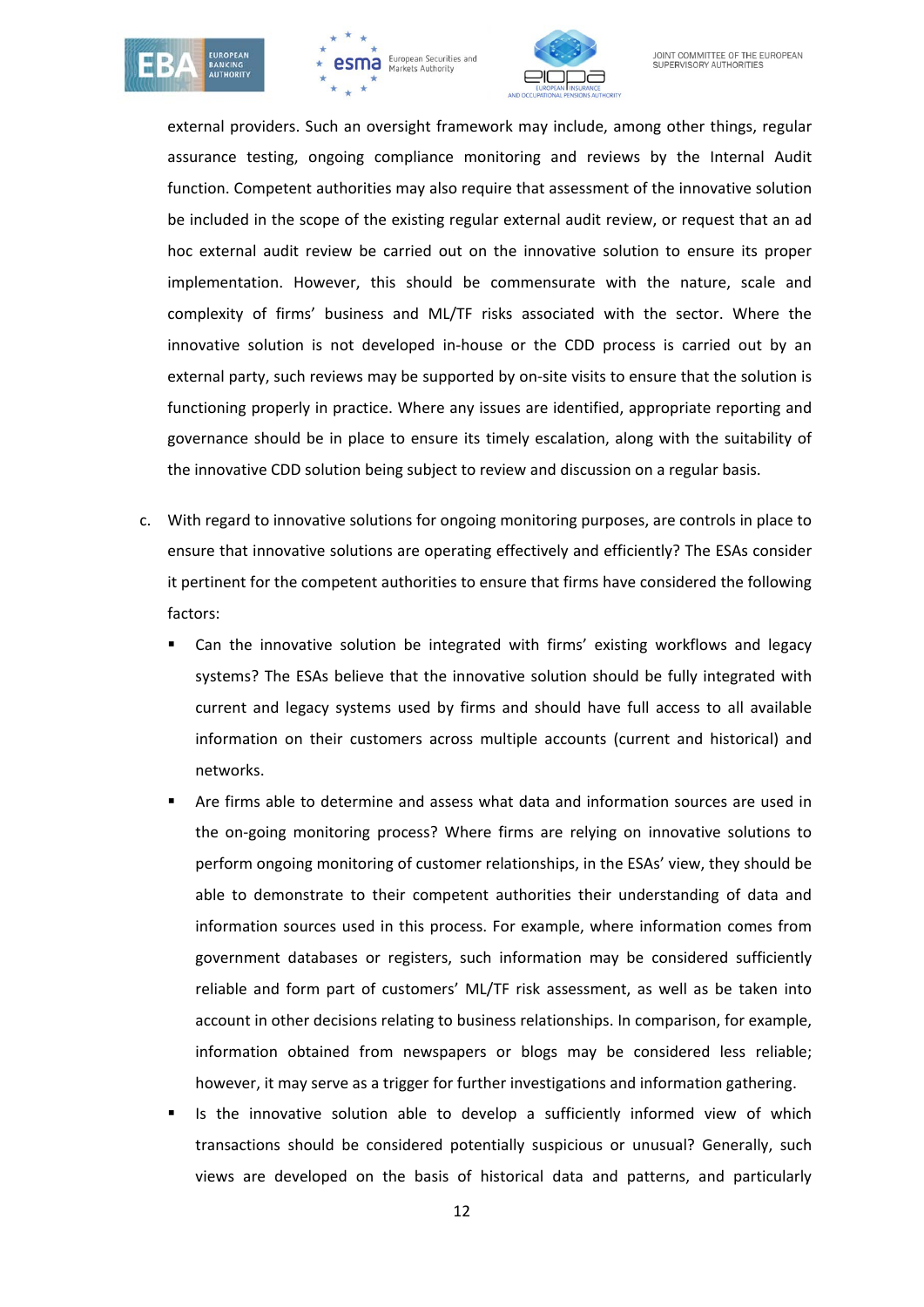





transactions that have been reported to the Financial Intelligence Unit (FIU). Therefore, the level of data completeness may play an important role in generating more precise monitoring results. However, this may prove to be challenging and, in the absence of any feedback from the FIUs, firms may need to consider using other sources of information when developing potentially suspicious transaction patterns.

- Do innovative solutions used by firms enable them to develop a holistic view of their customers' profiles, including their transactions, and identify linkages between customers, entities, payments, etc.? This could be achieved by simultaneously linking customers' transaction patterns with static data held in firms' databases and information gathered from other multiple data sources, e.g. government registers, device/ machine fingerprinting, online news and publications, social media (to the extent permitted by national legislation) and public databases and registers.
- d. Are controls in place to ensure that documentation, data and information gathered during the customer on-boarding process through innovative solutions remains accurate and up to date? Firms remain responsible for the application of on-going CDD measures related to their customers, regardless of the means used to apply these measures or whether they have been applied internally or by external parties.

## RELIABILITY OF CDD MEASURES

- 19. It is important that firms have regard to the validity and authenticity of data, documentation and information obtained in respect of their customers through innovative solutions at onboarding or during the business relationship. Where customers are required to transmit their ID documentation, data or information via video conferences, mobile phone apps or other digital means, the ESAs believe that competent authorities should ensure that firms have considered at least the factors set out below.
- a. Is there a risk that the customer's image visible on the screen is being tampered with during the transmission? The ESAs believe that competent authorities should ensure that firms have sufficiently robust controls in place to prevent or reduce such risk. These controls may include some or all of the following:
	- a feature whereby a customer is required to have a live chat with an administrator who has received specialised training in how to identify possible suspicious or unusual behaviour or image inconsistencies;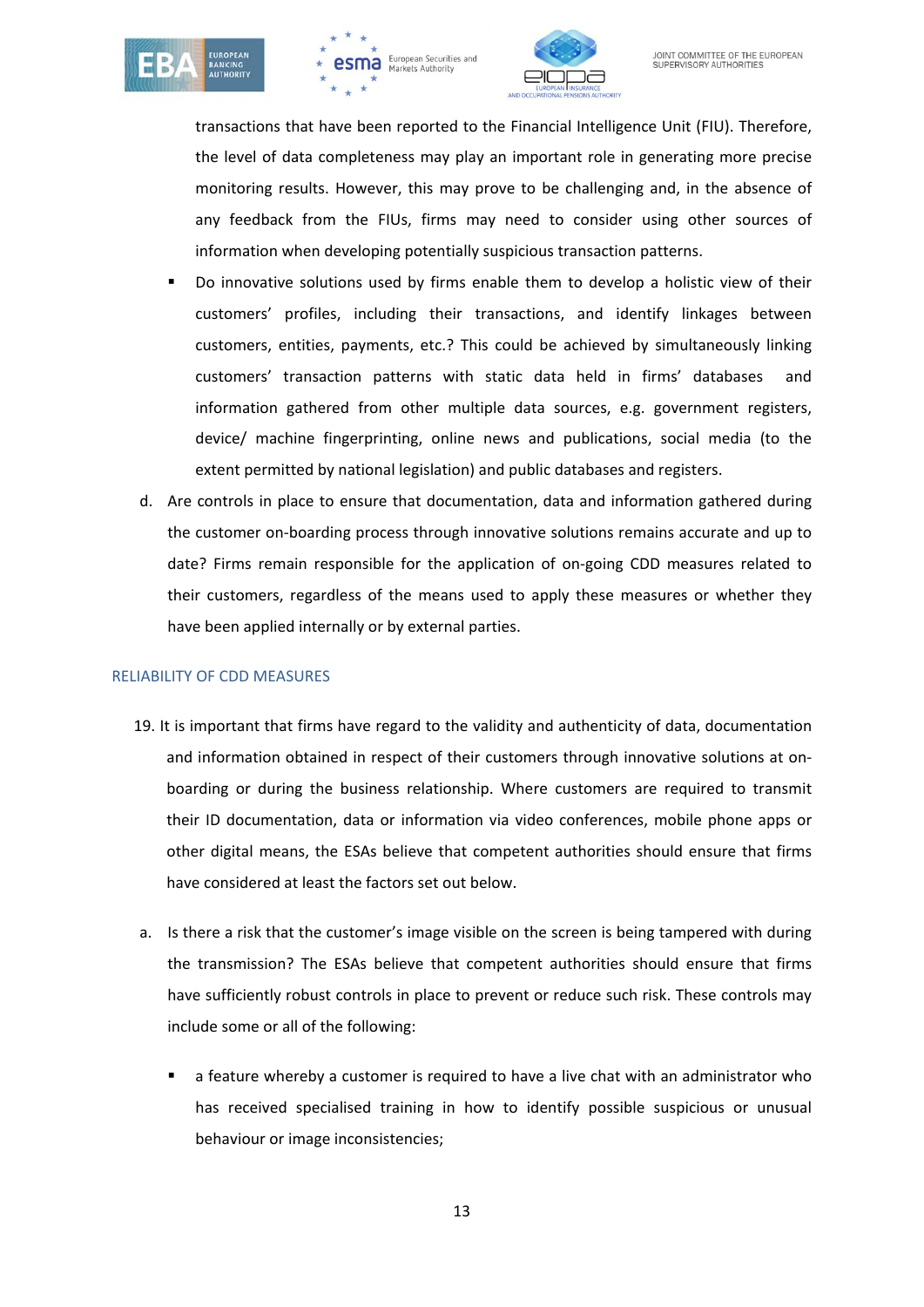





- a built-in computer application that automatically identifies and verifies a person from a digital image or a video source (e.g. biometric facial recognition);
- a requirement for a screen to be adequately illuminated when taking a person's photograph or recording a video during the identity verification process;
- a built-in security feature that can detect images that are or have been tampered with (e.g. facial morphing) whereby such images appear pixelated or blurred.
- b. Is there a risk that an ID document displayed on the screen by a customer during the transmission belongs to another but similar-looking person? The ESAs consider that firms should ensure that the innovative CDD solution contains built-in features that enable it to identify any discrepancies, or that staff responsible for the identify verification during the transmission have been trained to spot situations where the person on the screen looks different from the person on the ID document.
- c. Are controls in place to ensure that identity documents produced during the transmission have not been altered (i.e. changes made to data in a genuine document), counterfeited (i.e. reproduction of an identity document) or recycled (i.e. creation of a fraudulent identity document using materials from legitimate documents)? The ESAs believe that firms should have sufficient controls in place to prevent or reduce the risk of these breaches, which may include one or more of the following:
	- built-in features which enable them to detect fraudulent documents on the basis of the documents' security features (i.e. watermarks, biographical data, photographs, lamination, UV-sensitive ink lines) and the location of various elements in the document (i.e. optical character recognition);
	- features that compare the security features ingrained in the identity document presented during the transmission with a template of the same document held in the firms' internal identity document database;
	- limiting the type of acceptable identity documents to those that contain:
		- high security features or biometric data including finger prints and a facial image (e.g. e-passports and e-ID);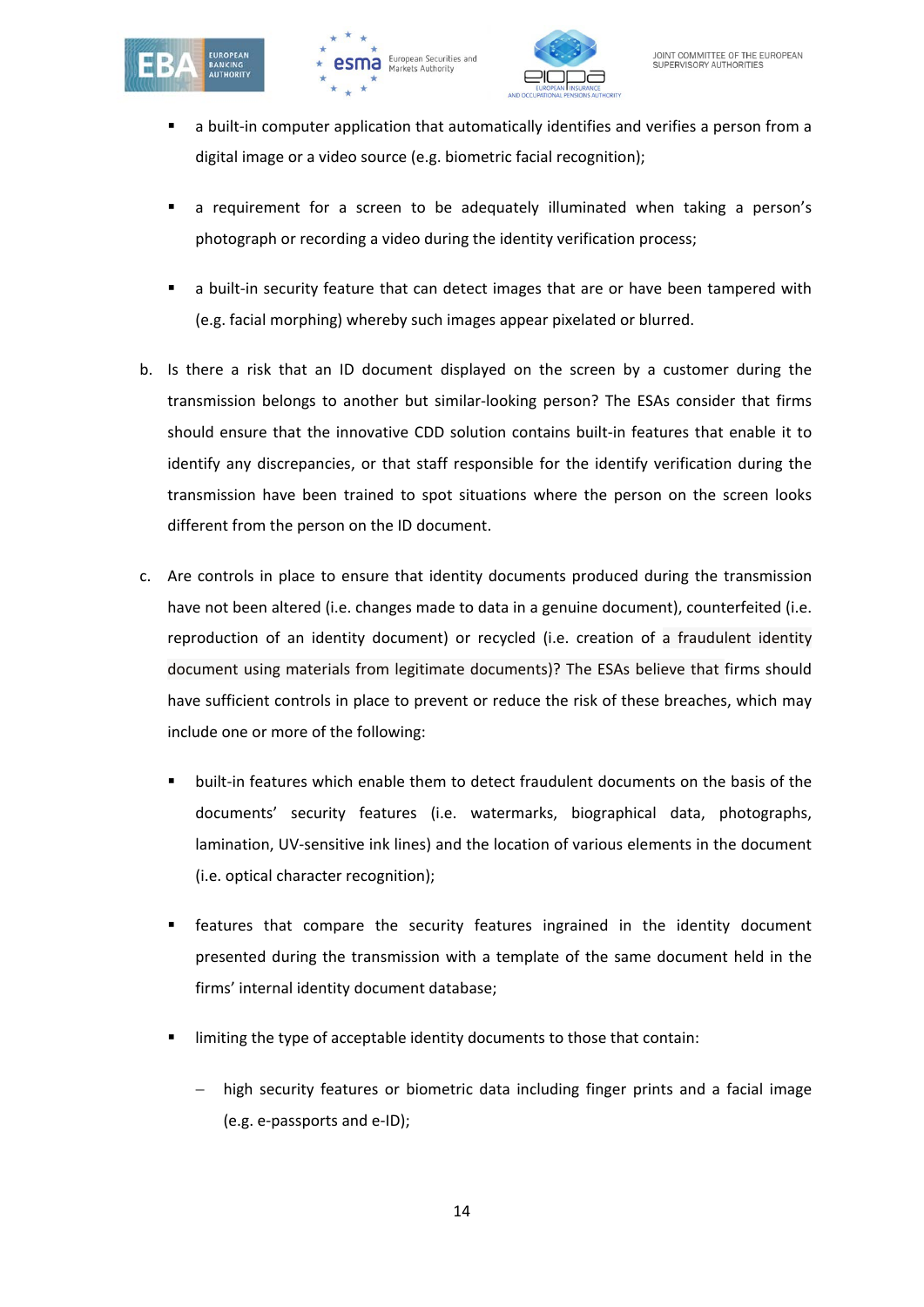





- − a qualified electronic signature created in line with standards set in Regulation (EU) No 910/2014 (especially relevant where a customer is a legal person);
- − a feature that links the innovative solution with trade registers or other reliable data sources such as the company registration office database; or
- − a feature that adjoins the innovative solution with the government-established CDD data repository or the notified e-ID scheme as defined in Regulation (EU) No 910/2014, if the scheme's assurance level is classified as substantial;
- where the verification is not based on a government-issued identity document, to the extent permitted by national law and commensurate with the ML/ TF risk, features that allow firms to verify the information received from their customers against a combination of multiple reliable and independent sources (including, but not limited to, government registers and databases), which can be supplemented with data mining and social network analysis, IP address analysis, and location or device analysis.
- d. Are controls in place to ensure that most potentially suspicious transactions have been identified? Where innovative solutions are used in the transaction monitoring process, the ESAs believe that adequate steps should be taken by firms to gauge the quality of the outputs and alerts generated by the system, and compare these with the quality of existing approaches. Firms should be able to demonstrate their understanding of the transaction monitoring process and explain it to the competent authorities.
- e. Where innovative solutions are used to assess ML/ TF risks associated with a business relationship, are all available data and information used in this process, and are they considered reliable? To ensure that firms have developed a holistic view of the ML/TF risks presented by a particular business relationship, the ESAs believe that competent authorities should assess whether or not data necessary to carry out the risk assessment are pulled from multiple reliable and independent sources, which may be in different languages, and may include data from the customer's account profile and web login activity, governmentor third-party-issued watch-lists, online news and publications, social media, and public databases.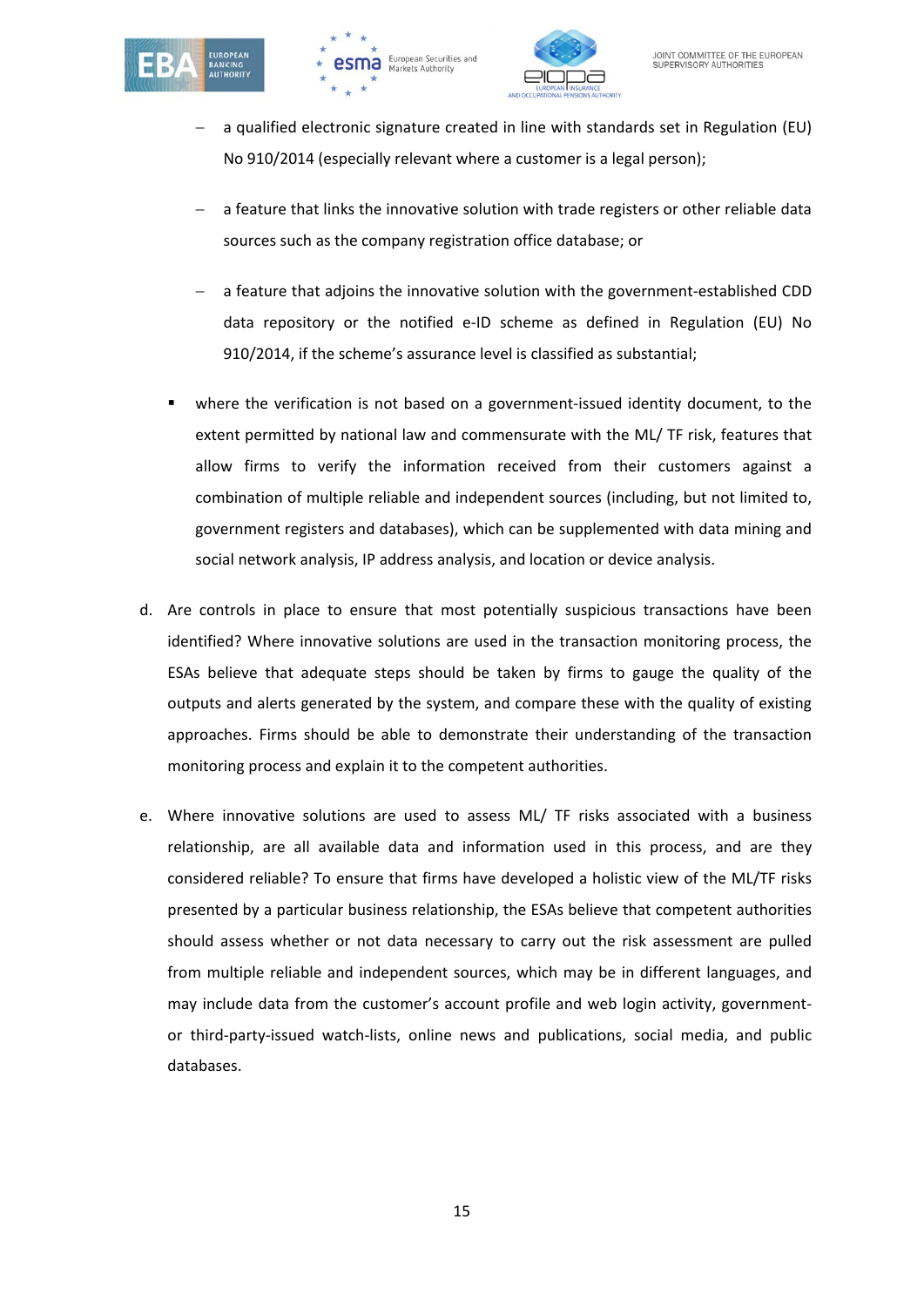





#### DELIVERY CHANNEL RISKS

- 20. Directive (EU) 2015/849 considers that non-face-to-face business relationships or transactions without sufficient safeguards are potentially higher risk than face-to-face business relationships. Therefore, there is an expectation that firms carry out an assessment of ML/TF risks associated with non-face-to-face business relationships and the extent to which the use of innovative solutions can address, or might further exacerbate, those risks. As part of this process, the ESAs think that competent authorities should ensure that at least the factors set out below have been considered by firms.
- a. Is there a risk that potential customers who are on-boarded via the innovative CDD solution are not who they claim to be as they are impersonating another person or using another person's personal data or identity documents (i.e. identity fraud)? There is an expectation that firms should be able to demonstrate to their competent authorities that they have assessed the availability and effectiveness of safeguards that could mitigate these risks. Such safeguards may include the verification of a customer's identity on the basis of a notified e-ID scheme, as defined in Regulation (EU) No 910/2014, where the scheme's assurance level is classified as high, or a combination of other checks that ensure the information obtained during the transmission can be linked to a particular customer, for example:
	- the verification of a customer's identity based on multiple factors and data sources, for example, where the customer's personal information is verified on the basis of a government-issued photographic document, combined with information obtained during the live chat with an administrator and information obtained from the government or other reliable and independent sources and databases;
	- built-in features that allow firms to detect their customers' native language based on their written communications with them;
	- a requirement that all CDD documentation contains a qualified electronic signature created in line with standards set in the Regulation (EU) No 910/2014;
	- verifying a customer's identity on the basis of more traditional processes such as sending a letter to the customer's verified home address.
- b. Is there a risk that a customer could be intimidated, threatened or under duress during the transmission of the identity verification? In the ESAs view, firms should have strong controls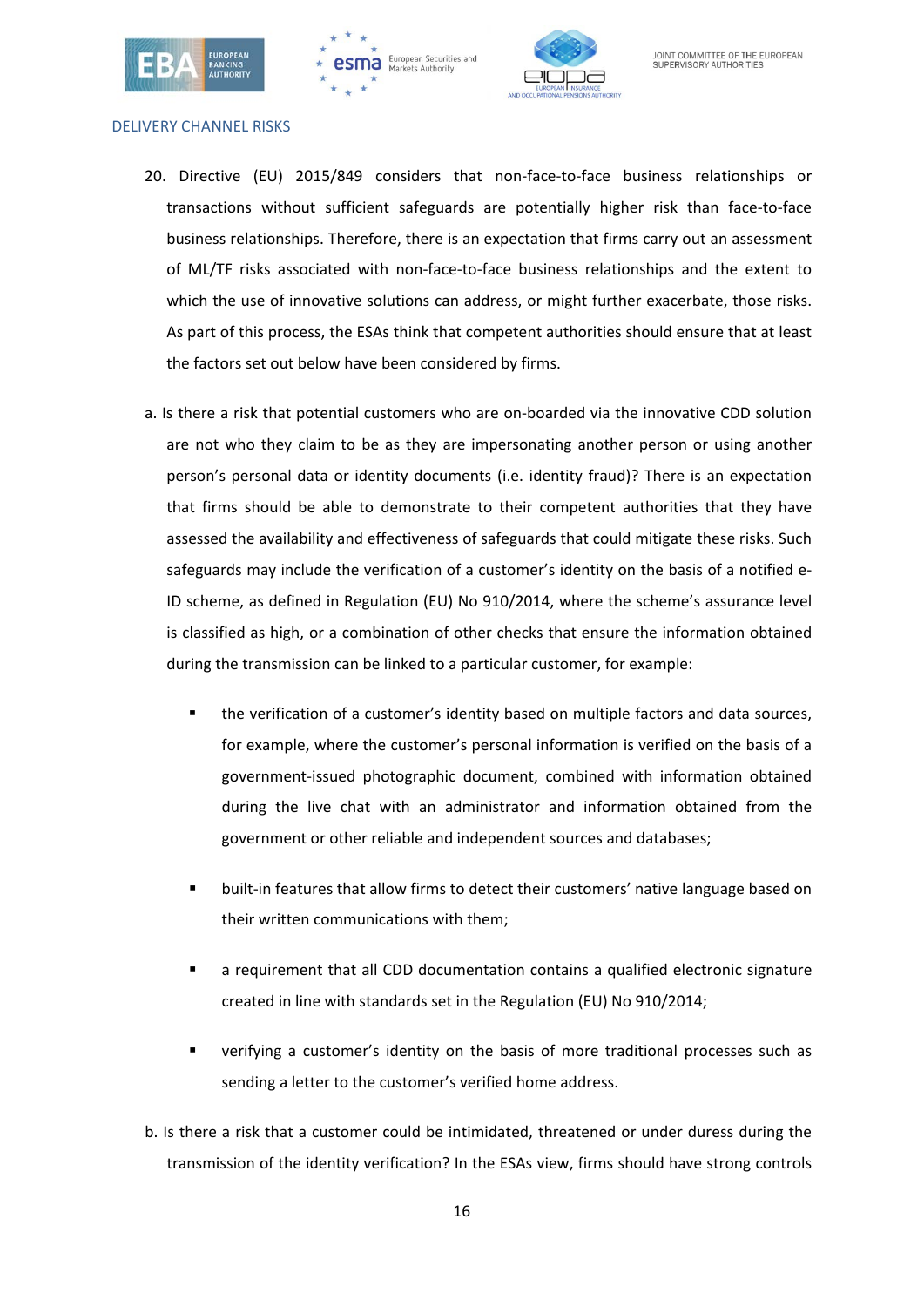





in place to identify possible coercion, which may include a built-in technical feature in the innovative solution or a feature whereby a customer is required to have a live chat with an administrator who is well trained to spot any abnormalities in the customer's behaviour, which may assist in identifying situations where the customer is behaving suspiciously (e.g. psychological profiling).

#### GEOGRAPHICAL RISKS

- 21. The key feature of most commonly used innovative CDD solutions is that they enable firms to on-board customers remotely and verify their identity via the internet, regardless of customers' location or distance from the firm. This means that customers are no longer required to live in close proximity to firms to use their services, and do not have to be physically present for the identification purposes.
- 22. With the EU-wide availability of financial services being more common and explicitly supported by the European Commission<sup>13</sup>, firms have to remain mindful of the risk that a customer may be looking to access financial services in another Member State for ML/TF purposes.<sup>[14](#page-16-1)</sup> Therefore, the ESAs believe that competent authorities should satisfy themselves of:
	- firms' ability to assess geographical risks presented by a business relationship, including through controls firms may have in place that capture their customers' location (e.g. through device fingerprinting or GPS data on mobile phones) to establish if they are based in a jurisdiction associated with higher ML/TF risks; and
	- whether or not firms have practices in place to assess the reasons why customers from other jurisdictions are using their services.

<span id="page-16-0"></span><sup>&</sup>lt;sup>13</sup> See, for example, Regulation (EU) No 910/2014 (eIDAS Regulation), which aims to provide a legal framework to ensure that an e-ID issued in one member state should be accepted for the purposes of identity verification in another member state, among other things; or Directive 2014/92/EU on the comparability of fees related to payment accounts, payment account switching and access to payment accounts with basic features, which entitles all consumers resident in the EU to a basic payments account, in any Member State, irrespective of where they are based.

<span id="page-16-1"></span><sup>&</sup>lt;sup>14</sup> Joint Guidelines under Articles 17 and 18(4) of Directive (EU) 2015/849 on simplified and enhanced customer due diligence and the factors credit and firms should consider when assessing the money laundering and terrorist financing risk associated with individual business relationship and occasional transactions.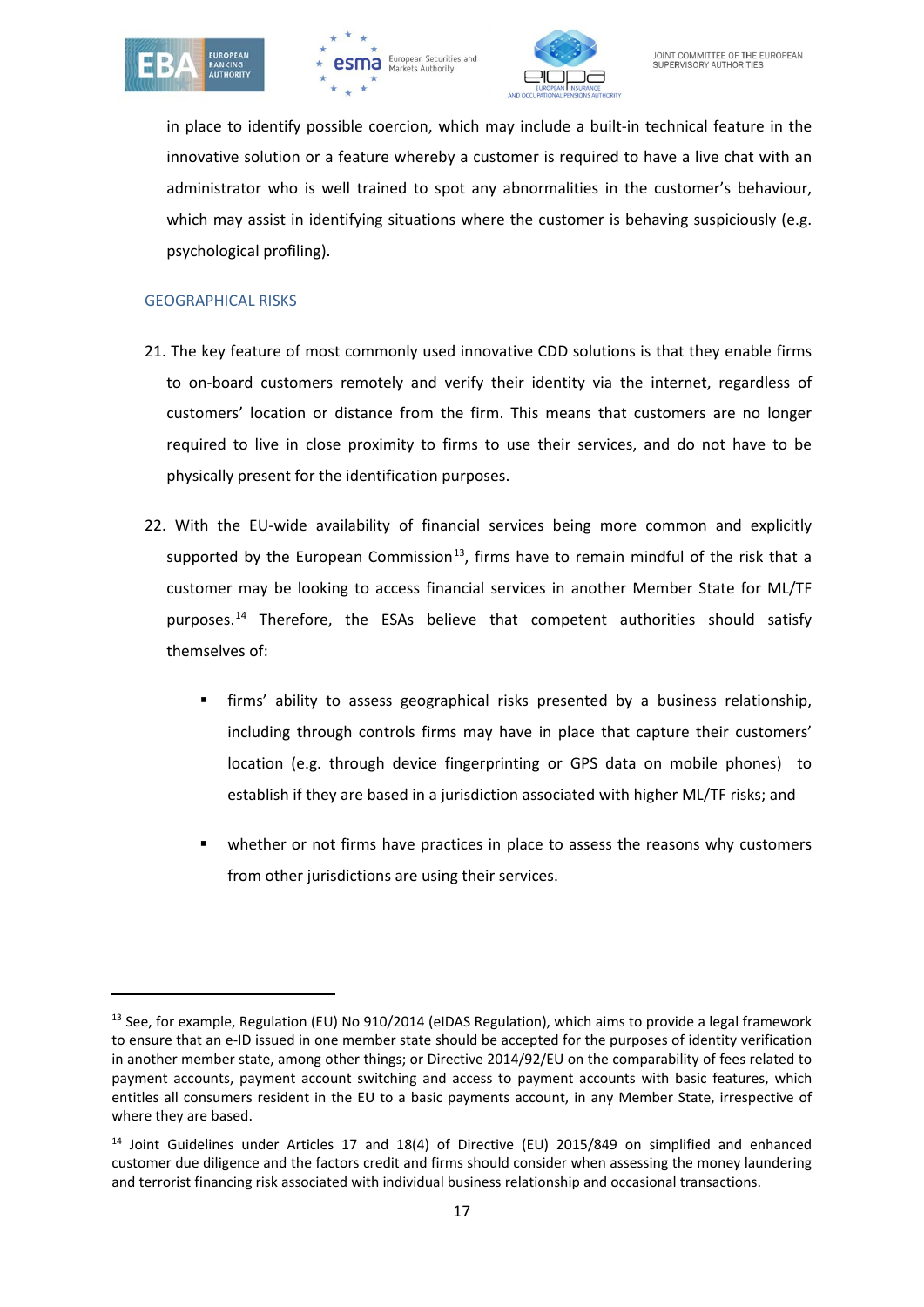





## **CONCLUSIONS**

- 23. The ESAs consider that innovations and technological developments in financial services can potentially improve the efficiency and robustness of these services while also presenting many other benefits to firms and their customers. Therefore, the ESAs encourage competent authorities to support those developments, especially where they improve the effectiveness and efficiency of firms' AML/CFT compliance.
- 24. However, the ESAs are mindful that firms and competent authorities need to be aware not only of the benefits but also of the risks and challenges presented by these innovative solutions. It is important that firms can demonstrate to their competent authorities that they have identified, assessed and mitigated all relevant risks before introducing the innovative solution in their CDD process.
- 25. To foster innovation in financial services, the ESAs believe that there should be a common approach across the Member States, which can be achieved by:
	- competent authorities working together and exchanging information and experiences with their counterparts in other Member States;
	- competent authorities setting clear regulatory expectations for firms on how they can ensure compliance with their AML/CFT obligations while utilising technological innovations for CDD purposes;
	- competent authorities working together with firms and providers of innovative CDD solutions as well as specialist teams from within the competent authority, if needed, to increase their knowledge and understanding on how these solutions can enhance firms' AML/CFT compliance, and why they are not necessarily an obstacle to the AML/ CFT supervision process - the ESAs consider the lack of understanding on behalf of competent authorities not to be a sufficient reason for preventing innovations and technologies from being used by firms to meet their AML/ CFT compliance obligations;
	- competent authorities working together with firms to increase their awareness of ML/ TF risks presented by innovative solutions and technologies and also of benefits presented by good AML/ CFT compliance, while not favouring any particular innovative solution or technology;